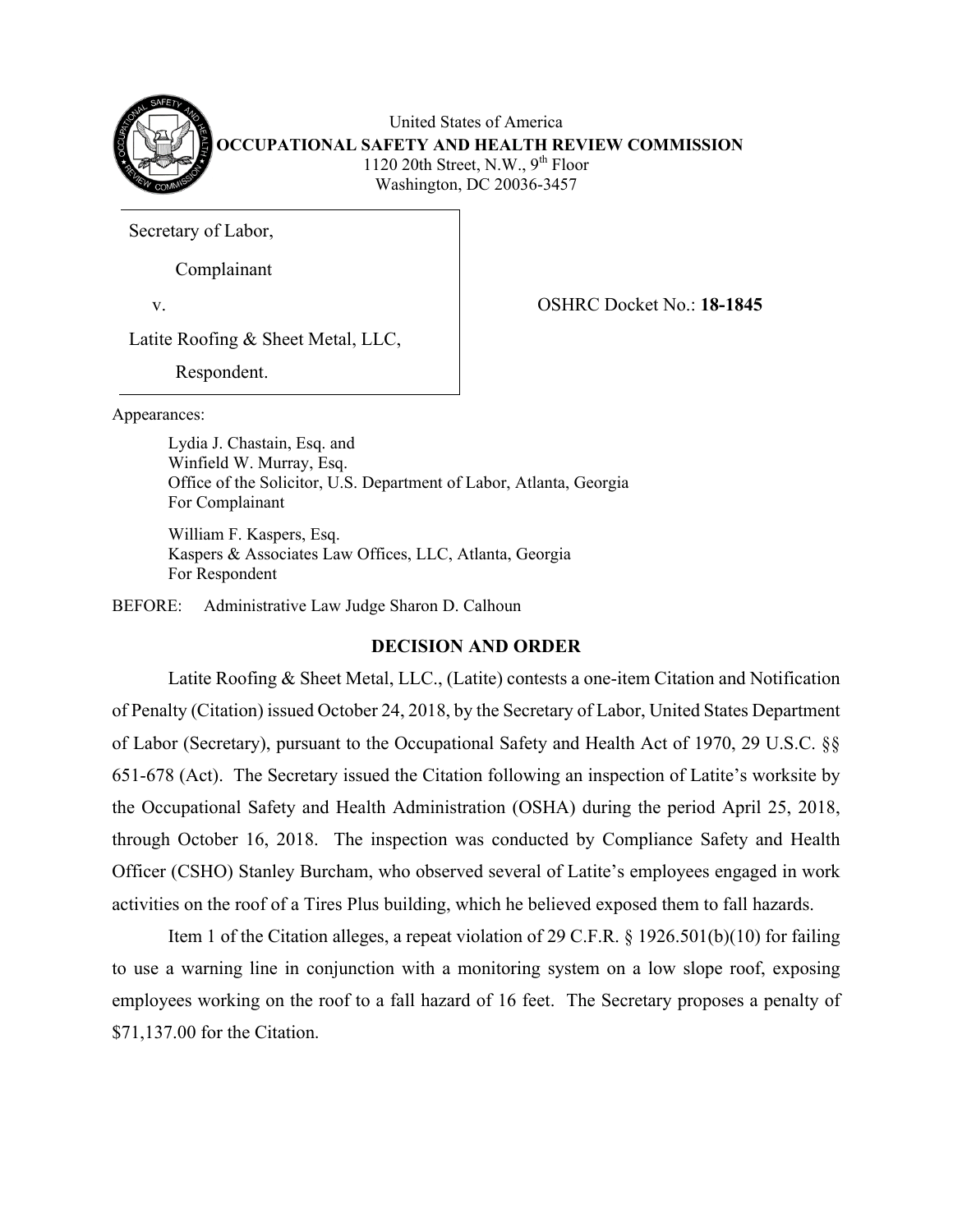Latite timely contested the Citation. The Court held a hearing in this matter on October 30, 20[1](#page-1-0)9, in Miami, Florida. The parties filed briefs on January 14,  $2020<sup>1</sup>$ . Latite argues its employees were adequately protected from falling, and the CSHO's testimony was a complete fabrication.

For the reasons discussed below, the Court **AFFIRMS** the Citation and assesses a penalty of \$71,137.00.

#### **JURISDICTION AND COVERAGE**

Latite timely contested the Citation and Notification of Penalty on November 15, 2018. Latite admits the Occupational Safety and Health Review Commission (Commission) has jurisdiction over this action and it is a covered business under the Act (Tr. 15). Based on the admissions and record evidence, the Court finds the Commission has jurisdiction over this proceeding under  $\S 10(c)$  of the Act and Latite is a covered employer under  $\S 3(5)$  of the Act.

## **STATUTE OF LIMITATIONS**

Latite contends the Citation was not issued within the six-month period required by the Act. Section 9(c) of the Act prohibits the issuance of a citation "after the expiration of six months following the occurrence of any violation." The Citation shows an issuance date of October 24, 2018. CSHO Burcham initiated his inspection on April 25, 2018, the date he observed employees without fall protection exposed to a fall hazard of 16 feet. Issuance of the Citation on October 24, 2018 was within the six-month statute period.

Patricia Scott,<sup>[2](#page-1-1)</sup> Safety and Health Clerk for OSHA and part of its administrative team, testified she assembled the Citation at issue for mailing on October 24, 2018. This involved her going into the OIS system which puts an issuance date on the Citation and printing it for the Area Director's signature (Tr. 206-207). She prepared the certified return receipt which is done for any outgoing Citation from the office (Exh. C-14). She mailed the Citation by placing it in the United

<span id="page-1-0"></span> $1$  In its Answer, Latite asserted five affirmative defenses. In its post-hearing brief, however, it addressed only the affirmative defenses regarding (1) working safely and in compliance with the standards, and (2) the Secretary's failure to meet the statute of limitations. The Court advised the parties at the conclusion of the hearing and again in the briefing notice that any issues not briefed would be waived (Tr. 334-335; Notice of Transcript). Therefore, all other affirmative defenses raised in Latite's Answer and not briefed are deemed waived.

<span id="page-1-1"></span><sup>&</sup>lt;sup>2</sup> Ms. Scott has been employed as Safety and Health Clerk for OSHA for 3 years in the Plantation Area Office. She has worked in that capacity for more than 10 years for OSHA (Tr. 205). Ms. Scott holds a Bachelor of Science degree in Environmental Health. She has taken training at the OSHA office and online, which included computers, FOIA processing, records management, and other training (Tr. 206)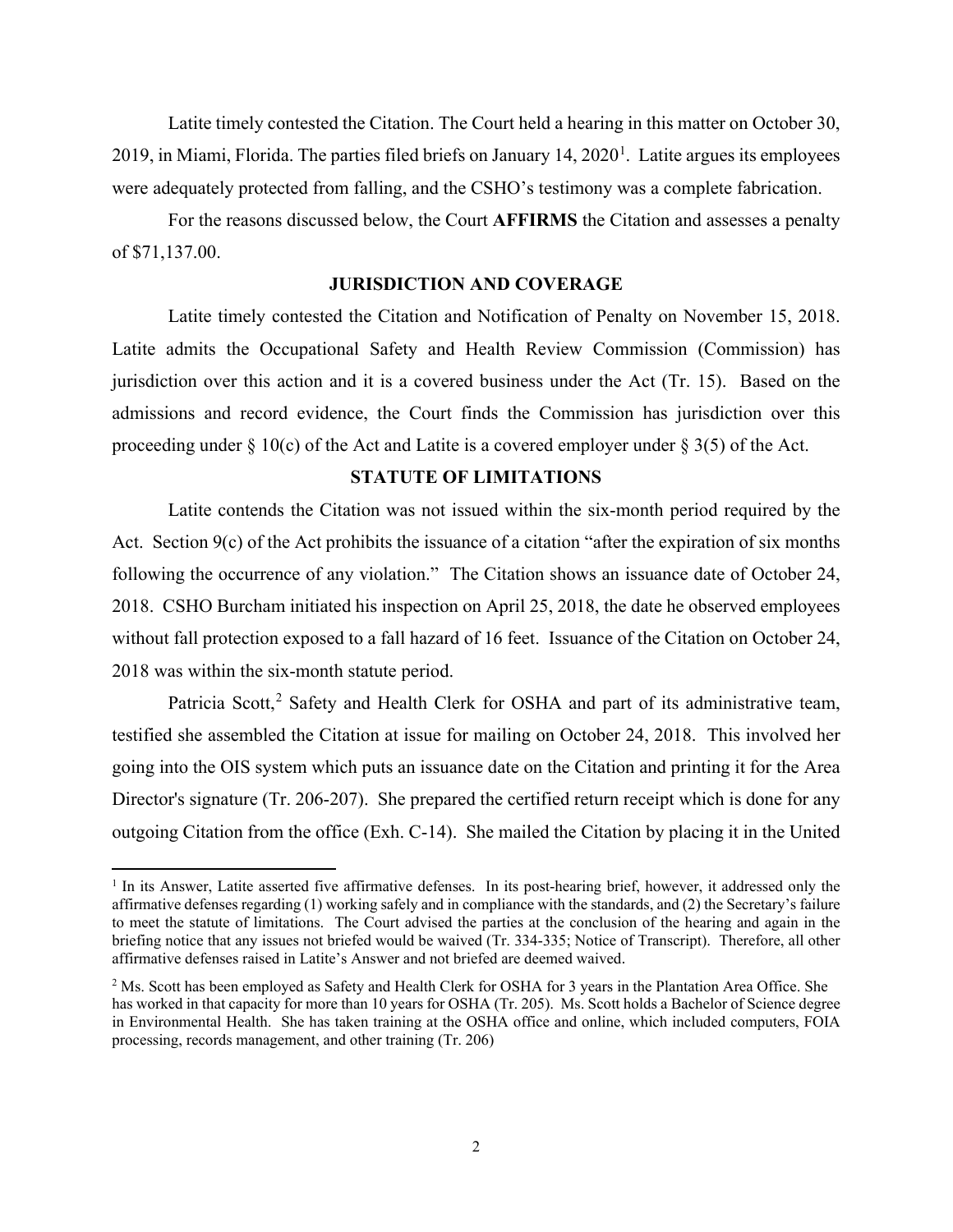States Postal Service mail slot in the mailroom of the building for outgoing mail for anyone in the building (Tr. 208-209). Ms. Scott made diary sheet entries on October 24, 2018, reflecting the Citation was assembled and mailed, and placed her initials beside the entries (Tr. 208-209; Exh. C-2). Her testimony also reveals that the return green card reflecting certified receipt, shows the Citation was delivered to Latite on October 29, 2018 (Tr. 210-212; Exh. C-14).

Latite takes issue with the amount of time between the Citation being placed in the United States Postal Service mail slot and its receipt on October 29, 2018, arguing it was received after the six-month statute of limitations deadline. This argument fails. Once the Secretary places the Citation in a United States Postal Service mailbox within the six-month period required by the Act, the statute of limitations is tolled. The Secretary is neither responsible for, nor has control over, the amount of time it takes for the United States Postal Service to deliver mail. *Earth Developers, Inc.*, 2017 CCH OSHD [33,642 (Dec. 22, 2017) (holding that "although the actions of the USPS are out of both parties' control," OSHA must have placed the Citation in the mail within the statutory timeframe to satisfy Section 9(c)). Latite has adduced no evidence to show the Citation was not placed in the mail within the statutory period. It merely assumes the Secretary did not timely issue the Citation because it took five days for it to receive the Citation. The Act does not require the Citation be received within the six-month period. It requires that it be *issued* within that time-period. By placing the Citation in the mail on October 24, 2018, the Secretary issued the Citation within the required period.

Latite does not dispute it received the Citation. To the extent Latite argues service of the Citation was improper, the Court finds the Secretary met its obligation under § 10(a) of the Act. Section 10(a) of the Act provides that the Secretary "shall . . . notify the employer by certified mail of the penalty  $\ldots$ ." The Commission has consistently held  $\S$  10(a) of the Act governs service of citations. *B.J. Hughes, Inc*., 7 BNA OSHC 1471, 1474 n. 6 (No. 76-2165, 1979). It requires the Secretary to "notify the employer by certified mail of the penalty[.] In *B.J. Hughes*, the Commission addressed the Secretary's obligation under § 10(a), holding,

The test to be applied in determining whether service is proper is whether the service is reasonably calculated to provide an employer with knowledge of the citation and notification of proposed penalty and an opportunity to determine whether to abate or contest.

7 BNA OSHC at 1474. *See also*, *Secretary of Labor v. NYNEX*, 18 OSHC (BNA) 1944 (No. 95- 1671, 1999) and *George Harms Construction Co.*, 20 OSHC (BNA) 1155 (No. 02-0371, 2003)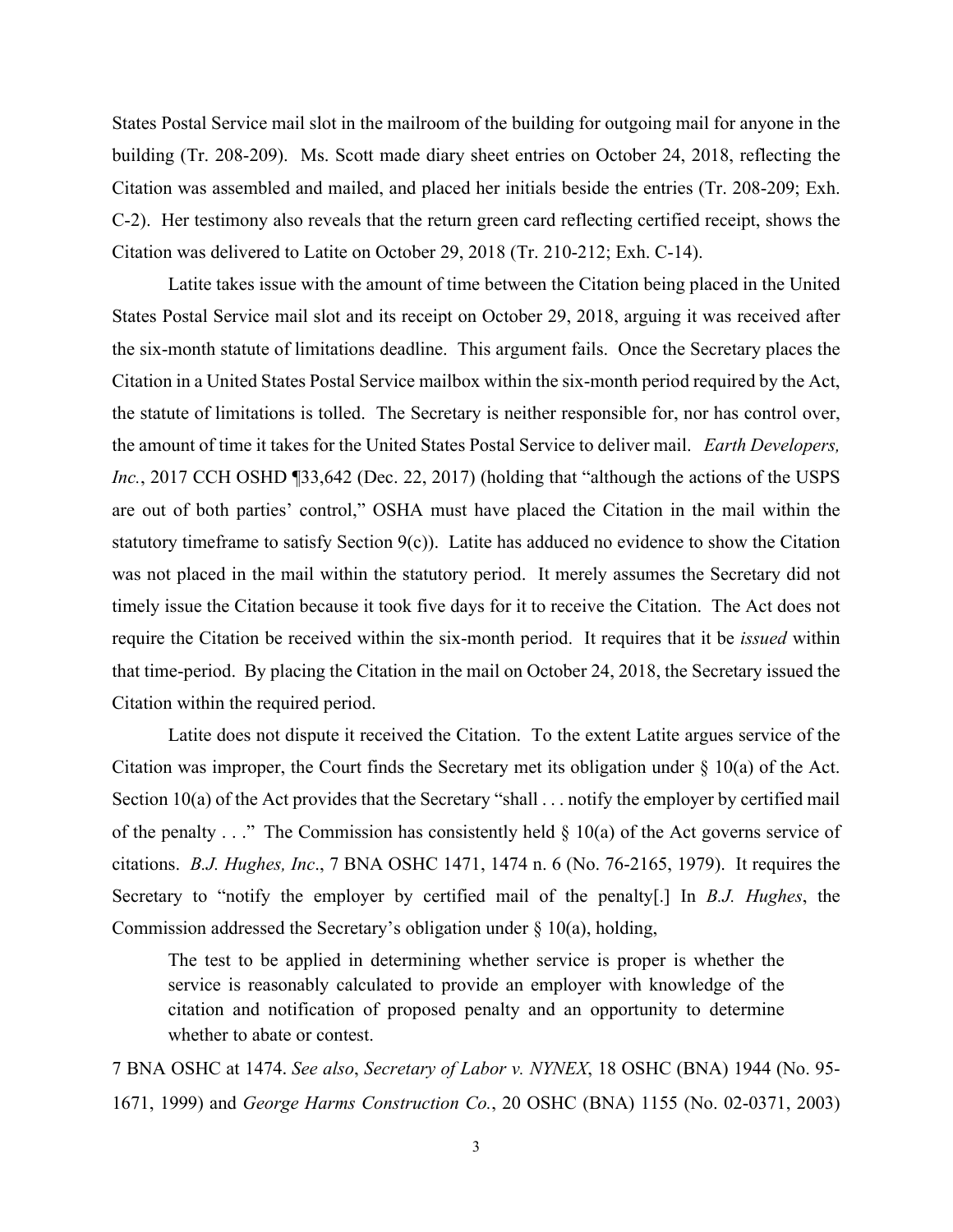*rev'd* (3d Cir. 2004). Here, the Citation was sent by certified mail to Latite and the return receipt shows it was delivered on October 29, 2018. Latite received notice of the Citation, and as evidenced by its notice of contest, had an opportunity to determine whether to abate or contest.

#### **STIPULATIONS**

The parties stipulated the following:

- 1. On April 25, 2018, Respondent had at least three employees at the worksite performing roofing work on the roof of a Tires Plus building located at 1865 N. Flamingo Road, Sunrise, Florida, which had an eave height of approximately sixteen feet, a slope of 4 in 12 (vertical to horizontal), and unprotected sides and edges. The measurements of the roof were as shown in the aerial photograph attached as Exhibit A to the Joint Prehearing Statement.<sup>[3](#page-3-0)</sup>
- 2. On April 25, 2018, Respondent had a safety monitor on the roof.
- 3. Respondent is an employer engaged in business affecting commerce within the meaning of Section 3(5) of the OSH Act.

(Amended Joint Prehearing Statement, pp. 19-20; *see also* Tr. 15, 152; Exhs. C-3 – C-8, C-15, C-17)

### **INSPECTION**

CSHO Burcham[4](#page-3-1) was having lunch at a Burger King when he observed workers working on the building next door not wearing fall protection (Tr. 30). Burcham took photographs and approached the west end of the building. He called to one of the supervisors who identified himself as Martin<sup>[5](#page-3-2)</sup> (Tr. 31). Burcham then called the OSHA Area Office and apparently received authorization to initiate an inspection. He held a brief opening conference with Martin, who had been acting as the safety monitor. After Martin descended from the roof, he told the CSHO he was the supervisor and was in charge of the workers (Tr. 59, 152). CSHO Burcham asked Martin if there was a safety plan involved. There was nothing at the site at the time (Tr. 61). Martin then

<span id="page-3-0"></span><sup>3</sup> The aerial photograph also is set forth in Exhs. C-17 and C-17a.

<span id="page-3-1"></span><sup>&</sup>lt;sup>4</sup> CSHO Burcham, an industrial hygienist, received a Bachelor of Science degree in microbiology from the University of Akron. At one time he was a certified industrial hygienist (Tr. 29-30). CSHO Burcham has been employed as a CSHO with OSHA for approximately 14-15 years (Tr. 29). He has taken several courses involving industrial hygiene, fall protection, and workers compensation.

<span id="page-3-2"></span><sup>5</sup> Martin was identified during the hearing by CSHO Burcham as Martin Martinez, although he was uncertain as to his last name. The record contains an OSHA 10-hour Construction Safety and Health Card, for Martin Rodriguez, which is the name counsel for Latite used when referring to Martin during witness examinations (Tr.151; Exh. R-42, p. 15). To avoid confusion, this decision will refer to the safety monitor only as Martin.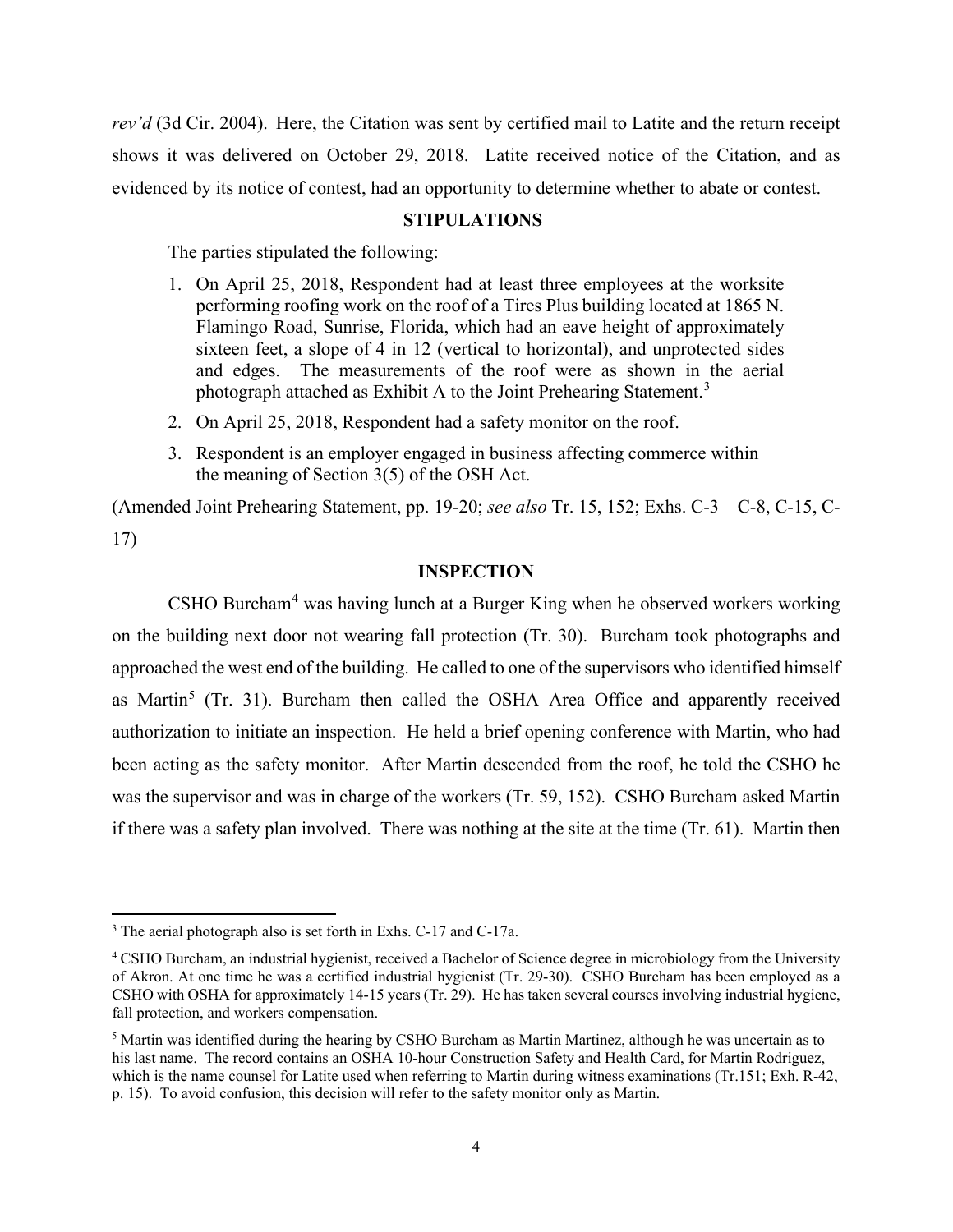contacted Ray Padron,<sup>[6](#page-4-0)</sup> Latite Safety Director. When Padron arrived at the site the opening conference was expanded (Tr. 33). CSHO Burcham learned the day of the inspection was the second day Latite employees had been working on the roof (Tr. 47). He interviewed some of Latite's employees (Tr. 61).

At the time of the inspection, Latite was engaged in roofing tear-off and removal activities on the jobsite (Answer ¶ III). The project involved the removal and replacement of the roof of the Tires Plus building. (Tr. 32, 201) It was a single-floor building with a tiled roof. CSHO Burcham estimated the roof of the building to be 100 feet by 60 feet (Tr. 31). He determined approximately four or five workers were located on the west roof of the building, and one employee was pushing a wheelbarrow at the eastern end of the building. A monitor was located on the western end of the building (Tr. 32). The employees were not tied off and only one, safety monitor Martin, was wearing a harness, which was not tied off to anything (Tr. 32-33). CSHO Burcham testified employees were working right at the edge of the roof and there were no safety nets on the worksite (Tr. 36, 37; Exh. C-3). CSHO Burcham observed the safety monitor had his back to the exposed worker (Tr. 100). He also observed there was no warning line (Tr. 37). CSHO Burcham determined that to dump the tiles from the roof to the dump truck below, the wheelbarrow operator would come within 6 feet of the edge of the roof. CSHO Burcham estimated the employee would be 4 feet from the edge of the roof when he tilted the wheelbarrow to empty it (Tr. 41). The area of the roof from which the tile was transported by wheelbarrow exceeded 50 feet (Tr. 200, Exh. C-17, C-17a).

CSHO Burcham measured the eaves of the roof with a laser which revealed they were 16 feet where he observed the employee pushing the wheelbarrow (Tr. 33). He obtained building plans from the City of Sunrise to determine the slope of the roof (Tr. 61). The roof measured 93 feet at one point, 105 at another and 64 at another point (Tr. 38).

As a result of his inspection, CSHO Burcham recommended the issuance of a citation for a violation of 1926.501(b)(10) (Tr. 100). Based on his recommendation, the Secretary issued the Citation and Notification of Penalty in this case to Latite on October 24, 2018.

<span id="page-4-0"></span> $6$  Ray Padron has been Safety Director for Latite since June 6, 2006 (Tr. 262). He has worked in the roofing industry since 1992. As Safety director for Latite he oversees the safety program, conducts safety audits, compliance, training, takes corrective action as necessary, oversees and advises managers of changes in the compliance industry.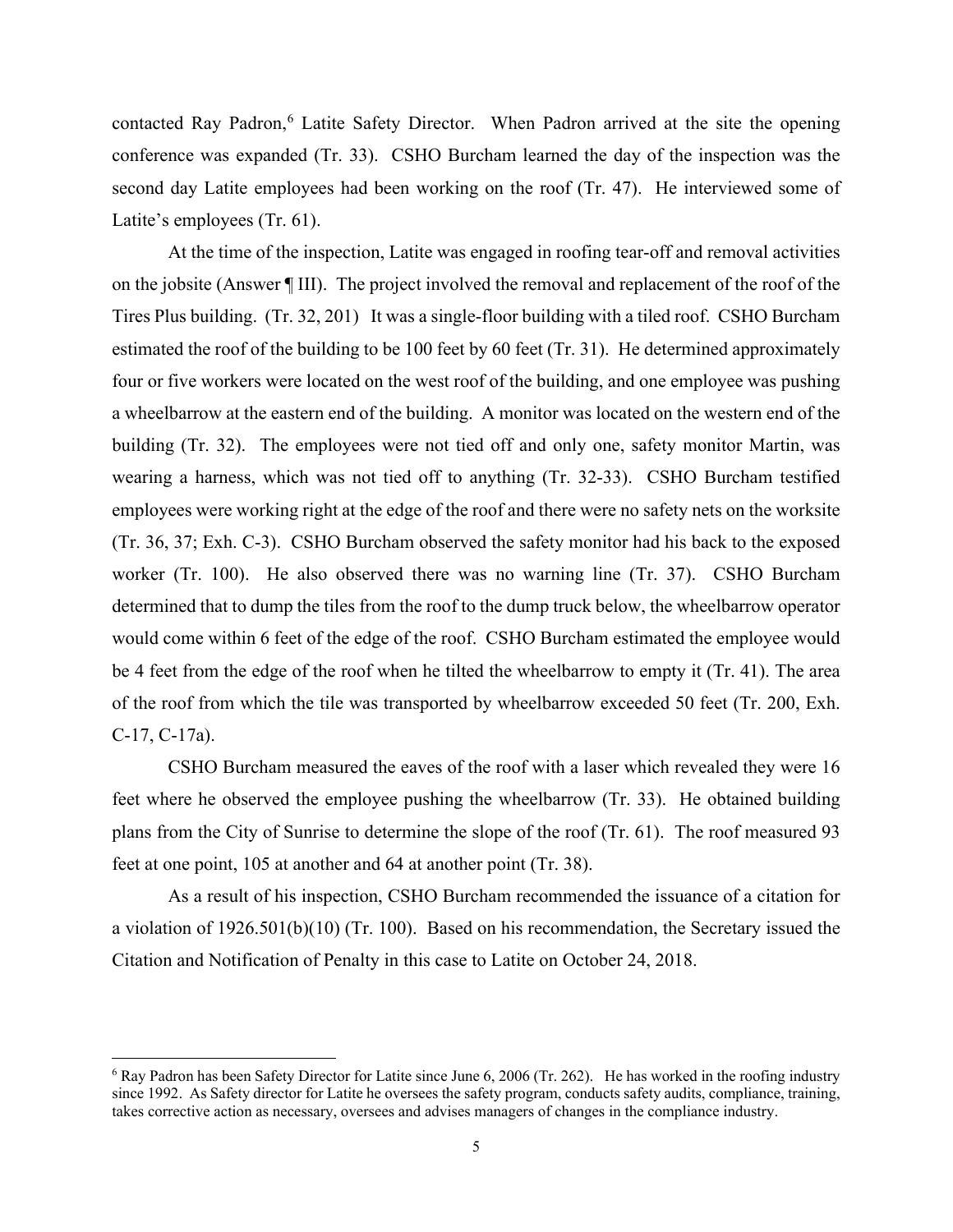#### **CREDIBILITY**

The Court assessed the credibility of each witness based on their demeanor, consistency, motivation, clarity, and reliability, taking into consideration the understandable nervousness witnesses often present when testifying in judicial proceedings.

CSHO Burcham displayed confidence during his testimony and admitted instances where he was mistaken or lacked knowledge. In its post-hearing brief, Latite asserts CSHO Burcham's testimony stating he observed Latite's employees working 4 to 6 feet from the edge of the roof was a complete fabrication. The Court disagrees with this assessment. CSHO Burcham was forthright in his testimony and demonstrated none of the mannerisms associated with untruthful testimony. The photographs of the worksite taken by CSHO Burcham show employees at the edge of the roof and the individual pushing the wheelbarrow across the roof in proximity to the edge of the roof (Exhs. C-3 and C-4). The Court credits CSHO Burcham's testimony regarding the conditions he observed on Latite's worksite.

Patricia Scott testified confidently and without hesitation regarding preparing the Citation for mailing and placing it in the United States Postal Service mailbox in the building where OSHA's office is located. She had excellent recall of each step she took regarding the Citation, and her testimony regarding those steps was clear and understandable. The Court credits Ms. Scott's testimony that she placed the Citation in the mail on October 24, 2018.

The testimony of Ray Padron, Safety Director for Latite, appeared coached or rehearsed. The Court found his testimony that there was evidence fall protection had been used to be unpersuasive. It was obvious his testimony was self-serving, designed to benefit his employer. The Court also finds unbelievable his testimony that there were photographs taken by Latite's former Safety Coordinator showing employees wearing fall protection. The photos were not produced to the Secretary and there was no attempt to introduce them at the hearing. Had such exculpatory photos existed it would be reasonable to expect that efforts to get them to the Secretary would have been made. The Court finds Padron's testimony to lack credibility.

Likewise, the Court places no weight on Latite's Senior Vice President Steve Struve's testimony regarding the photographs allegedly taken by Latite's former Safety Coordinator. Nor does the Court find persuasive, Struve's testimony that photos he receives every day, updated live, showed the employees wearing fall protection. The Court finds it unbelievable that evidence showing employees wearing fall protection would not have been provided to the Secretary during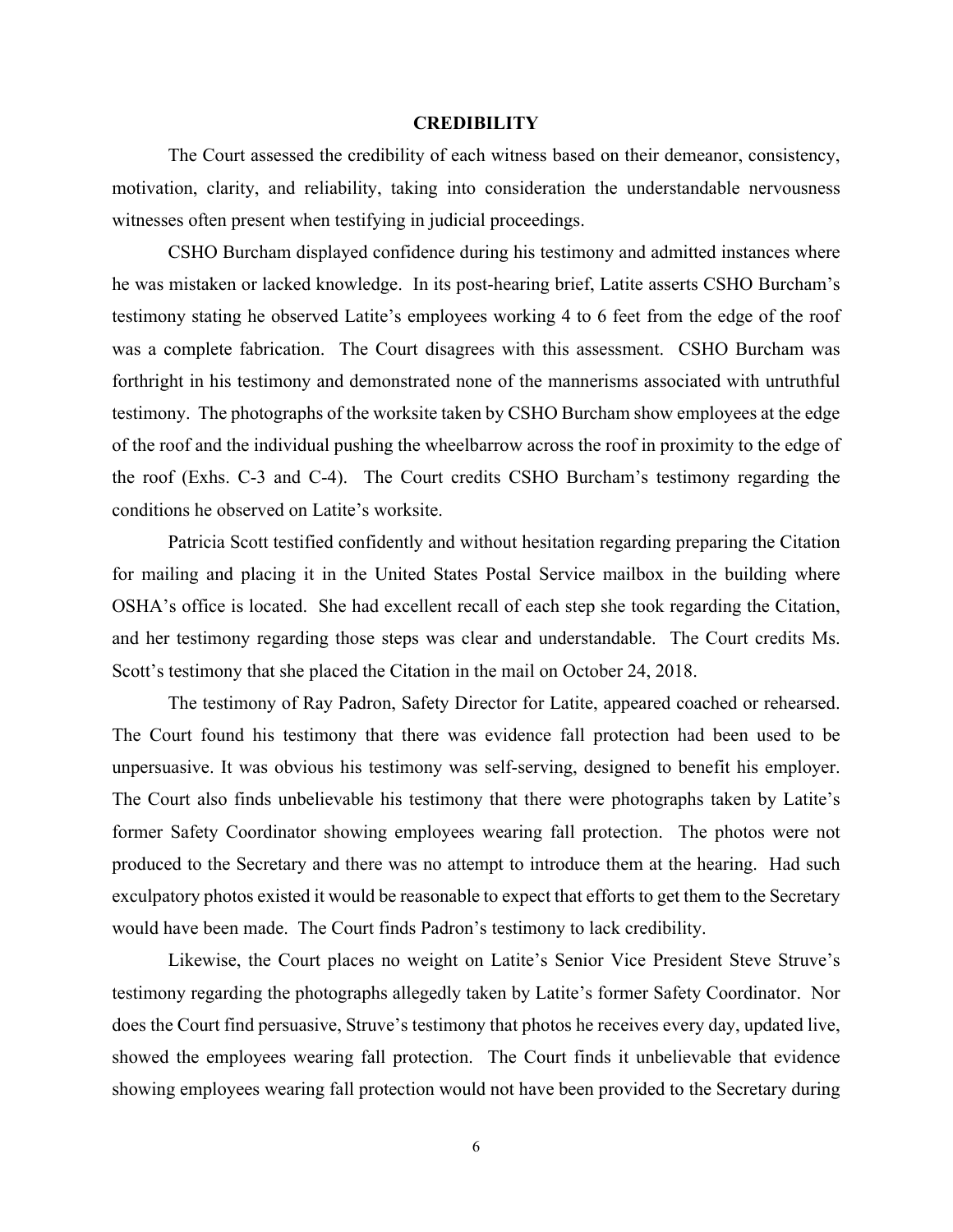the course of the inspection or the litigation. Struve's testimony was not credible and appeared designed to benefit Latite.

The Court found Condell Eastmond, OSHA Area Director, to testify confidently. His testimony was consistent, and he appeared trustworthy. The Court found Eastmond to be a credible witness.

## **THE CITATION**

### *The Secretary's Burden of Proof*

"An employer is liable for violating an OSHA safety standard if the Secretary of Labor can show the following by a preponderance of the evidence: (1) the standard applies to the cited conditions, (2) the requirements of the standard were not met, (3) employees had access to the hazardous condition, and (4) the employer knew or should have known of the hazardous condition with the exercise of reasonable diligence." *R.P. Carbone Const. Co. v. Occupational Safety & Health Review Comm'n*, 166 F.3d 815, 818 (6th Cir. 1998).

## **Item 1: Alleged Repeat Violation of § 1926.501(b)(10)**

Item 1 of the Citation alleges,

On or about April 25, 2018, at 1865 Flamingo Road, Sunrise, Florida 33323, employees removing terracotta tiles on a low slope roof did not have fall protection exposing them to a fall hazard of up to 16-feet on a roof that measured approximately 93 feet by 62 feet, in that there was no warning line in conjunction [with] the monitoring morning system.

Section 1926.501(b)(10) provides:

Except as otherwise provided in paragraph (b) of this section, each employee engaged in roofing activities on low-slope roofs, with unprotected sides and edges 6 feet (1.8 m) or more above lower levels shall be protected from falling by guardrail systems, safety net systems, personal fall arrest systems, or a combination of warning line system and guardrail system, warning line system and safety net system, or warning line system and personal fall arrest system, or warning line system and safety monitoring system. Or, on roofs 50-feet (15.25 m) or less in width (see Appendix A to subpart M of this part), the use of a safety monitoring system alone [i.e. without the warning line system] is permitted.

Latite disputes its employees violated this standard. The record evidence, however, supports the Secretary's contention that Latite violated the cited standard.

## (**1) Applicability of the Cited Standard**

The requirements for fall protection are set forth in *Subpart M—Fall Protection,* of the construction standards which provides: "This subpart sets forth requirements and criteria for fall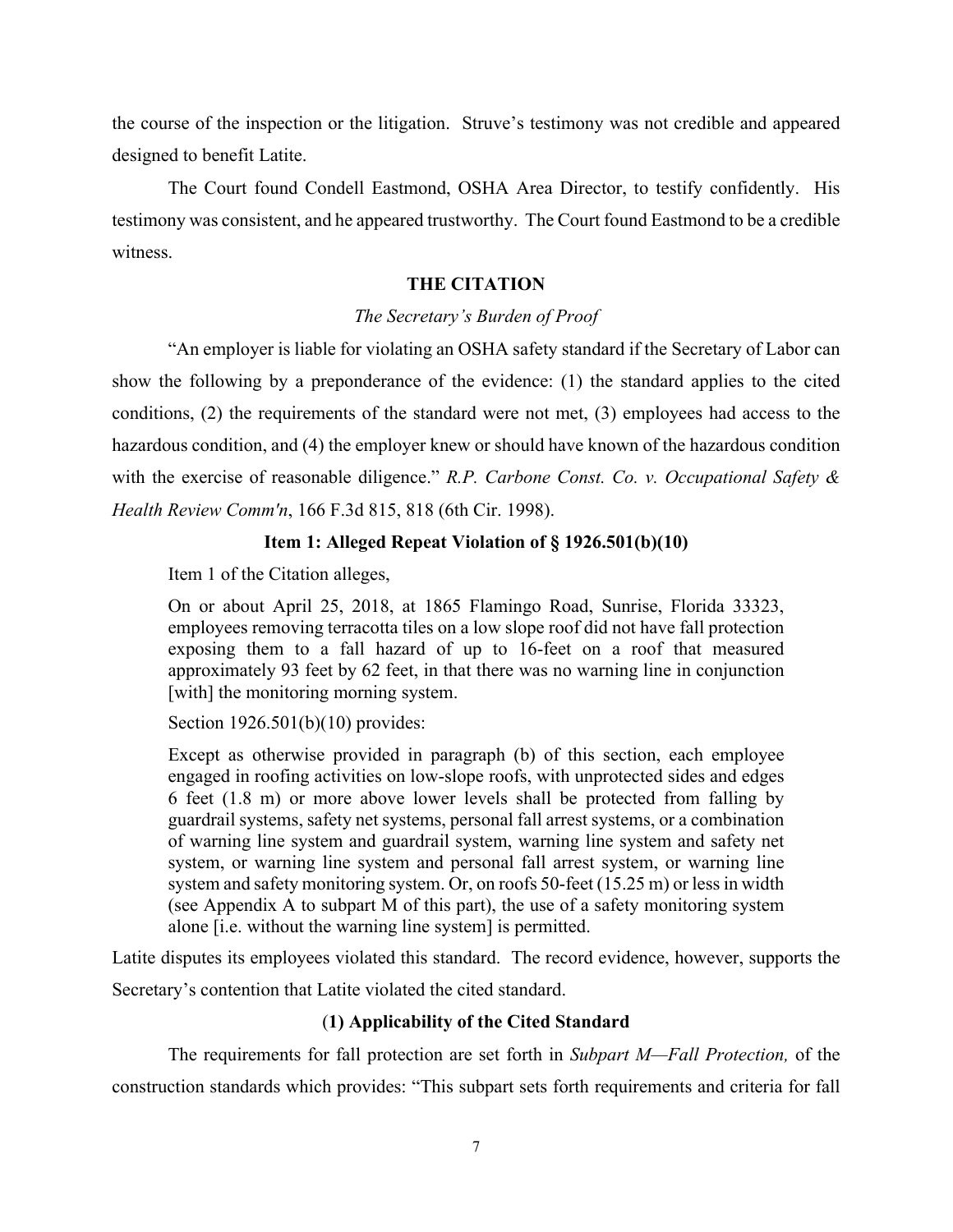protection in construction workplaces covered under 29 CFR part 1926. Exception: The provisions of this subpart do not apply when employees are making an inspection, investigation, or assessment of workplace conditions prior to the actual start of construction work or after all construction work has been completed." ( $\S$  1926.500(a)(1)) It is undisputed Latite's employees were engaged in construction work activities involving replacing the roof on the Tires Plus building at the worksite. Section 1926.501(b) defines a low sloped roof as a roof having a slope less than or equal to 4 in 12 (vertical to horizontal). The parties agree the slope of the roof of the Tires Plus building at issue was 4 in 12. Section 1926.501(b)(10) applies to the cited condition.

### **(2) Terms of § 1926.501(b)(10) Were Violated**

CSHO Burcham observed four to five employees working on the roof of the Tires Plus building. He also observed an employee near the edge of the roof pushing a wheelbarrow. The parties stipulated Latite had at least three employees performing roofing work on the roof and that the roof had an eave height of sixteen feet, a slope of 4 in 12 (vertical to horizontal), and unprotected sides and edges. At the time of the inspection, the employees were not protected by personal fall arrest systems. The only employee wearing a safety harness was the safety monitor, who was not tied off. CSHO Burcham observed unprotected employees working on a section of the roof which measured more than 50 feet wide, and although a safety monitor was present, the safety monitor was turned away from the employee pushing the wheelbarrow, who was near the edge of the roof, exposed to a 16-foot fall. Even if the safety monitor had been facing the employee, the roof where the employees were working exceeded 50 feet in width, in which case a warning line in addition to a safety monitor is required by the standard. The record reveals there was no warning line present.

Latite argues a warning line was not required, suggesting the employees worked on the area of the roof which was less than 50 feet wide. To the contrary, the CSHO's observations, supported by the photographs of the worksite, show employees on the portion of the roof which measured 93 feet by 62 feet, far exceeding the 50-foot width limitation and triggering the requirement for a warning line in addition to a safety monitor.

The Secretary has established Latite failed to comply with the terms of the cited standard.

#### **(3) Employees Had Access to the Violative Condition**

To establish exposure, the Secretary must show that an employee was actually exposed to the cited condition or that access to the cited condition was reasonably predictable. *Phoenix Roofing Inc.*, 17 BNA OSHC 1076, 1079 (No. 90-2148,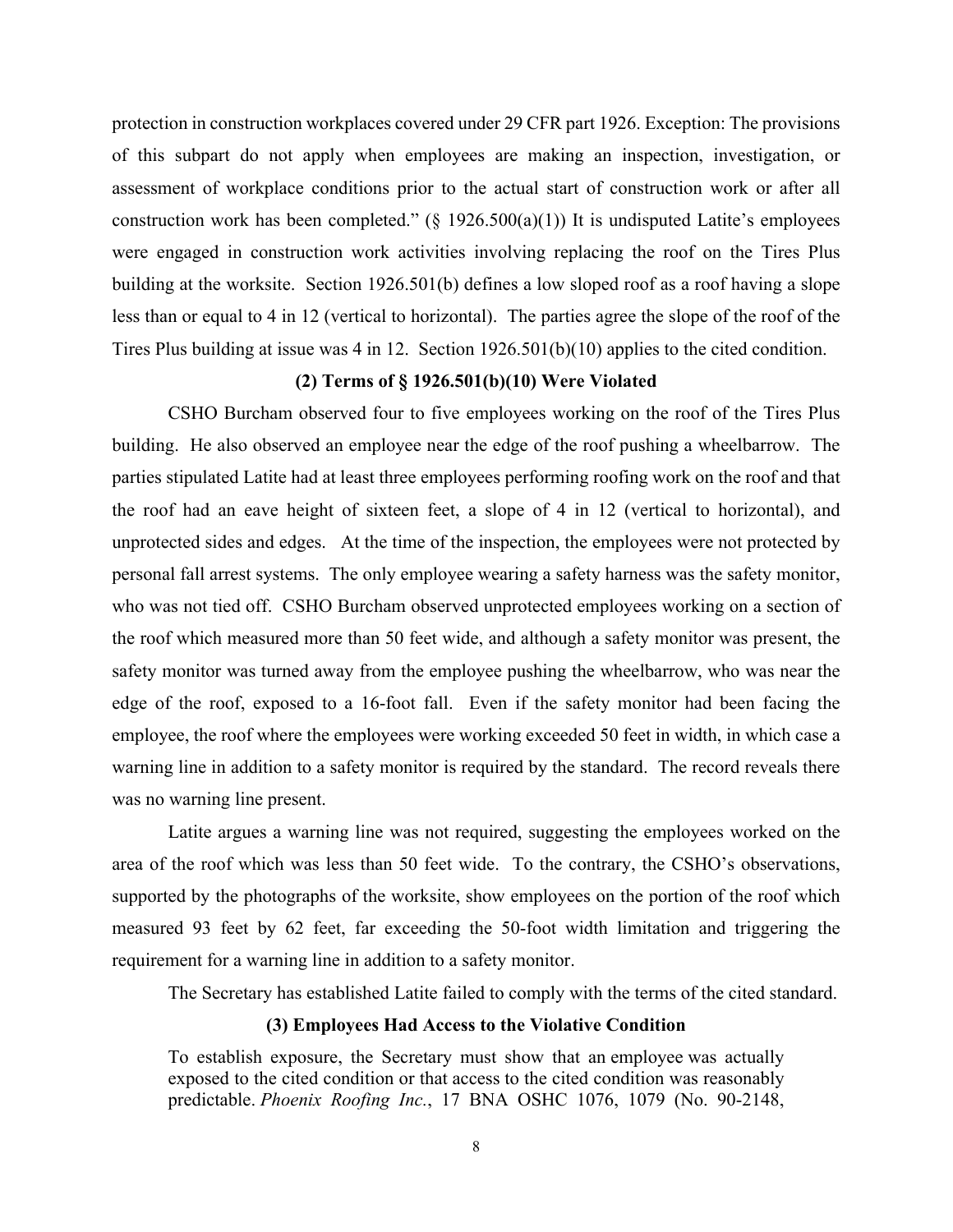1995), *aff'd*, 79 F.3d 1146 (5th Cir. 1996) (unpublished). . . . Reasonably predictable exposure is established by proving that "either by operational necessity or otherwise (including inadvertence) ... employees have been, are, or will be in the zone of danger." *Nuprecon LP*, 23 BNA OSHC 1817, 1819 (No. 08-1307, 2012) (citations omitted). Employees may come within the zone of danger "while in the course of assigned working duties, personal comfort activities while on the job or their normal means of ingress-egress to their assigned workplaces." *Gilles & Cotting, Inc.*, 3 BNA OSHC 2002, 2003 (No. 504, 1976); *Donovan v. Adams Steel Erection, Inc.*, 766 F.2d 804, 812 (3d Cir. 1985) ("'access,' not exposure to danger is the proper test"). The Secretary need not show it was certain that employees would be in the zone of danger, but he must show that exposure was more than theoretically possible. *Fabricated Metal Prods., Inc*. 18 BNA OSHC 1072, 1074 (No. 93-1853, 1997); *Phoenix Roofing*, 17 BNA OSHC at 1079; *Kaspar Wire Works, Inc.*, 18 BNA OSHC 2178, 2195 (No. 90-2775, 2000) (finding that it was "'reasonably predictable' that an employee would come into contact with the unguarded belt and pulley either while attempting to reposition the fan, or inadvertently while passing nearby"), *aff'd*, 268 F.3d 1123 (D.C. Cir. 2001).

*Calpine Corp., & Its Successors,* 27 BNA OSHC 1014, 1016-17 (No. 11-1734, 2018), *aff'd.* 

*Calpine v. Sec'y of Labor*, 774 Fed. Appx. 879 (5<sup>th</sup> Cir. 2019).

The Commission has long recognized that exposure is a fact-intensive inquiry that will vary from case to case. *Gilles & Cotting, Inc.*, 3 BNA OSHC 2002, 2004 (No. 504, 1976) ("Lest there be any confusion we would emphasize that the touchstone of our decision is stated by the words 'will be ... in a zone of danger.' We cannot, by this decision, foresee all the possibilities; the question is one of fact to be determined on a case by case basis." (footnote omitted)). Accordingly, the Commission over the years has found the zone of danger to be at varying distances from an unprotected edge, including distances over six feet. *See, e.g., Nuprecon*, 23 BNA OSHC at 1820 (employee engaged in pipe removal was exposed to unprotected edge because, among other things, "the pipes and debris on the floor alongside the wall created a tripping hazard within approximately six feet"); *N&N Contractors, Inc.*, 18 BNA OSHC 2121, 2124 (No. 96-0606, 2000) (finding as evidence of exposure that foreman and decedent had "engaged in horseplay ... at a location within 6-8 feet of the unprotected edge, outside the perimeter cables, without using any fall protection"), *aff'd*, 255 F.3d 122 (4th Cir. 2001); *Phoenix Roofing*, 17 BNA OSHC at 1079 (finding violation under 29 C.F.R. § 1926.500(b)(4), where employees deposited materials within 12 feet of unguarded skylight, and noting that "[t]his is not a great distance"); *Cornell & Co.*, 5 BNA OSHC 1736, 1738 (No. 8721, 1977) (as to employees on coffee break, those 10 feet from elevator shaft were "endangered by the hazard of falling," whereas those 20 to 30 feet from floor opening were not); *Dic-Underhill*, 4 BNA OSHC 1051, 1052 (No. 3257, 1976) (employee exposure to fall hazard "clearly established by the fact that two employees were working on this level ten feet from the unguarded edge").

*Gate Precast Co.,* No. 15-1347, 2020 WL 2141954, at \*4 (OSHRC Apr. 28, 2020).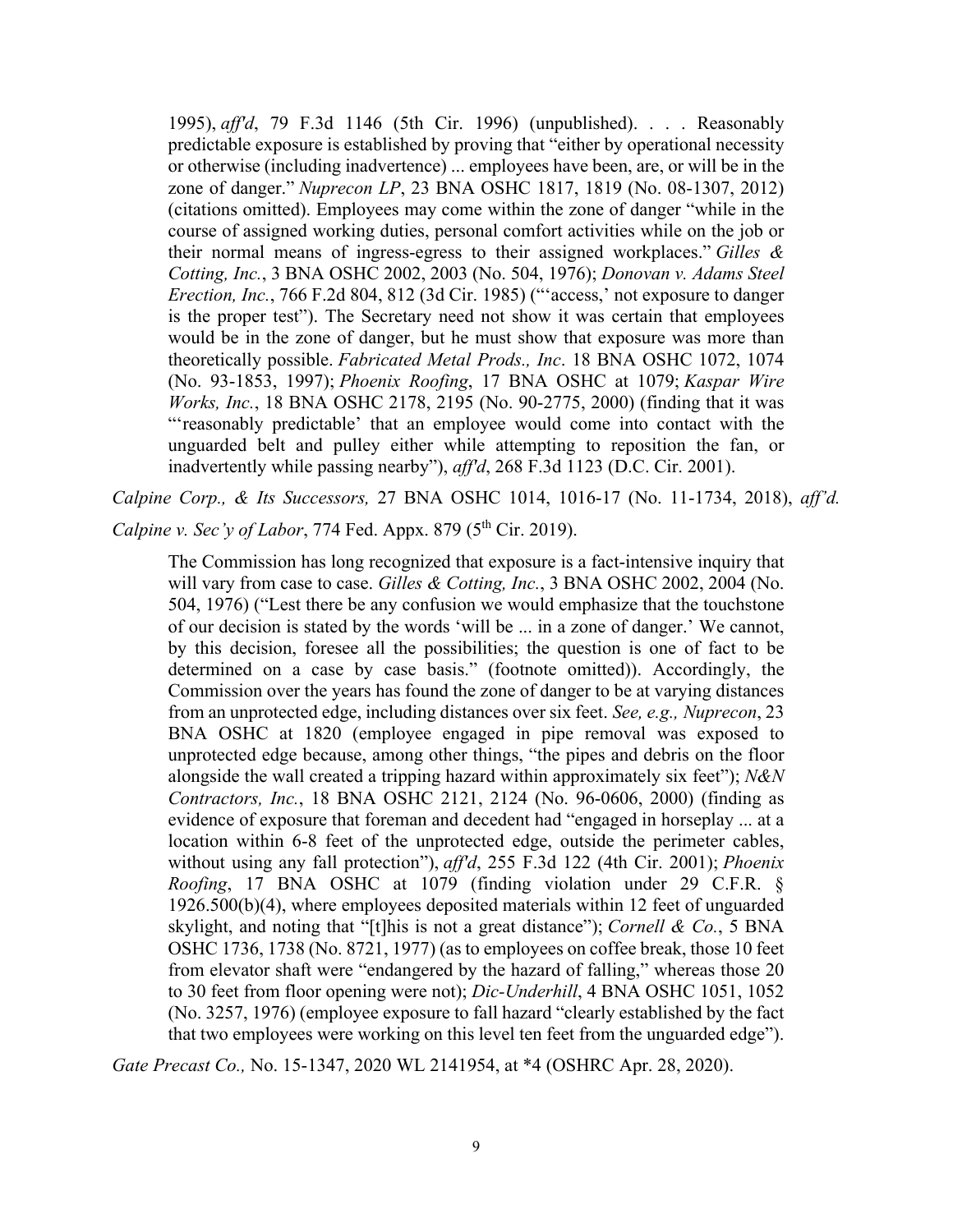Photographs taken by CSHO Burcham show employees on the unguarded roof without personal fall protection or a warning line (Exhs. C-3, 4 and 5). As shown in the photographs, employees were observed moving along the roof. It was reasonably predictable that employees working without fall protection on the roof could come within the zone of danger of the unguarded roof. Although Latite had a safety monitor on the roof, the safety monitor was not effective in protecting the employees. CSHO Burcham observed the safety monitor with his back to the employee who was moving the wheelbarrow across the roof. And the required warning line for the size of the roof and was not in place in conjunction with the safety monitor to warn employees of the fall hazard and that the edge of the roof was near.

The Secretary has established the employees had access to the violative condition.

## **(4) Employer Knowledge**

## *Actual Knowledge*

To prove knowledge, the Secretary can show that a supervisor had either actual or constructive knowledge of the violation and such knowledge is generally imputed to the employer. An employee who has been delegated authority over another employee, even if only temporarily, is considered a supervisor for purposes of imputing knowledge to an employer. *American Engineering & Development Corp*., 23 BNA OSHC 2093, 2012 (No. 10-0359, 2012); *Diamond Installations, Inc*., 21 BNA OSHC 1688 (Nos. 02-2080 & 02-2081, 2006); *Tampa Shipyards, Inc.*, 15 BNA OSHC 1533 (Nos. 86-360 and 86-469, 1992). The employee's job function rather than title is determinative. Therefore, the Commission has imputed the knowledge of a "working leader," because although not a full-time supervisor he was a supervisor at the time of the alleged violation.

Further, in the Eleventh Circuit, where this case arises, where the Secretary shows a supervisor had either actual or constructive knowledge of the violation, such knowledge is generally imputed to the employer." *ComTran Crp., Inc. v. U. S. Dep't of Labor*, 722 F.3d 1304, 1307-08 ( $11<sup>th</sup>$  Cir. 2013). A supervisor's knowledge of a subordinate employee's violative conduct may be imputed to the employer even when the supervisor himself is simultaneously involved in the same violative conduct. *Quinlan v. U. S. Dept. of Labor*, 812 F.3d 832 (11<sup>th</sup> Cir. 2016). Here, knowledge is imputed through supervisor Martin, safety monitor, who worked on the roof with the employees, was not tied off himself, nor protected by a warning line as required.

Actual knowledge of the violative condition is established.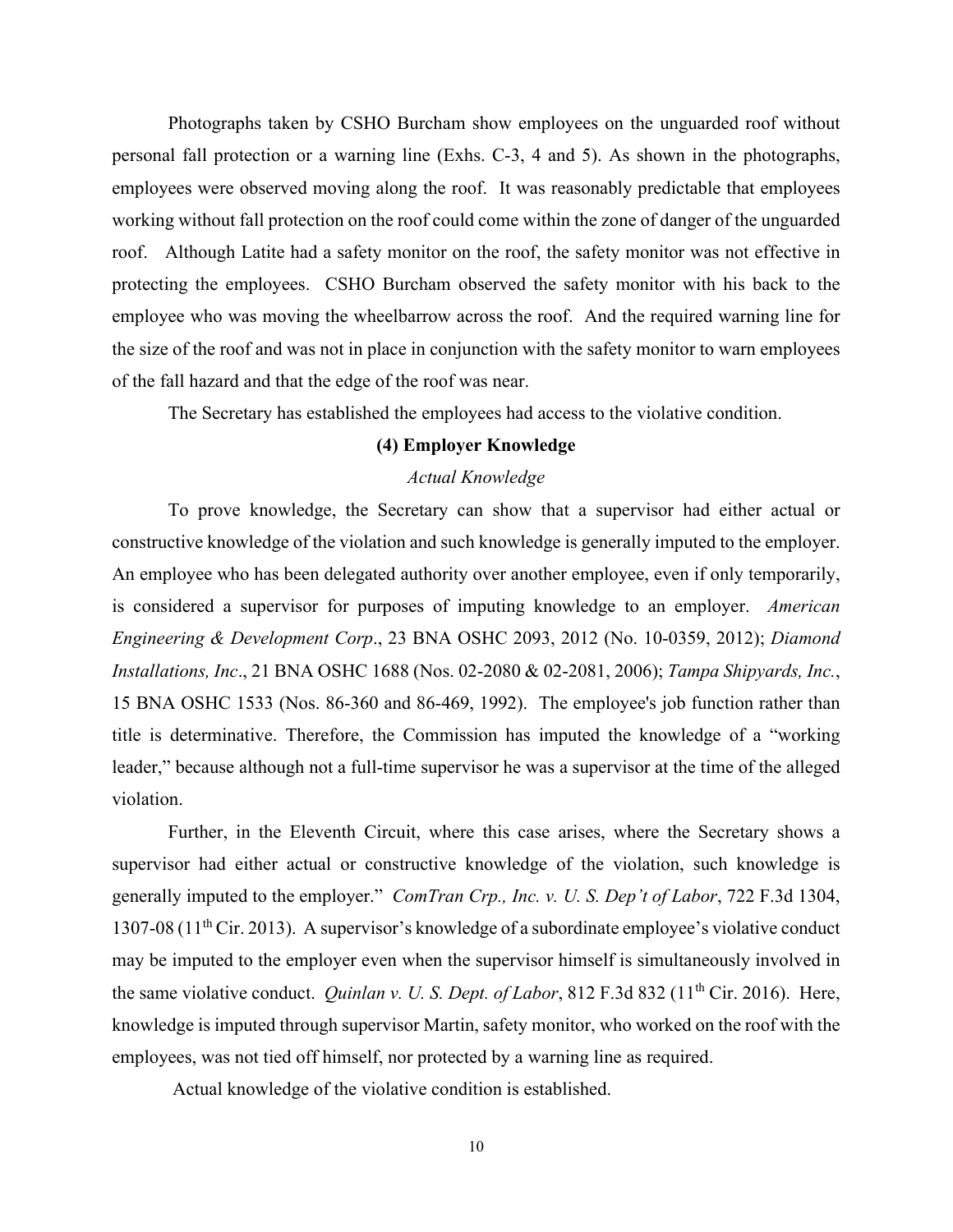### *Constructive knowledge*

In addition to actual knowledge being established here, constructive knowledge also is established in this matter.

An example of constructive knowledge is where the supervisor may not have directly seen the subordinate's misconduct, but he was in close enough proximity that he should have. . . . In the alternative, the Secretary can show knowledge based upon the employer's failure to implement an adequate safety program, *see New York State Elec. & Gas Corp.,* 88 F.3d at 105–06 (citations omitted), with the rationale being that—in the absence of such a program—the misconduct was reasonably foreseeable.

*ComTran Grp., Inc. v. U.S. Dep't of Labor,* 722 F.3d 1304, 1308 (11th Cir. 2013). The Eleventh Circuit has held supervisory failure to monitor compliance with safety rules establishes constructive knowledge in a case involving a construction worksite.

[S]ubstantial evidence supports the ALJ's determination that Florida Lemark had constructive knowledge of the hazard because it failed to take reasonable steps to monitor compliance with safety requirements. *See id. N.Y. State Elec. & Gas Corp. v. Sec'y of Labor,* 88 F.3d 98, 105–06 (2d Cir.1996) ("[C]onstructive knowledge may be predicated on an employer's failure to establish an adequate program to promote compliance with safety standards."). The record establishes that Florida Lemark knew which elements were being erected each day but that it conducted no routine inspections of the work its employees performed, nor did it kept track of the columns it had grouted or train its employees what to do if a column went ungrouted. Nothing prevented Florida Lemark from taking steps to ensure that grouting was inspected, and therefore completed, before columns were loaded. Consequently, substantial evidence supports the ALJ's determination that Florida Lemark failed to implement an adequate safety program to ensure that grouting was performed before columns were loaded.

*Fla. Lemark Corp. v. Sec'y, U.S. Dep't of Labor*, 634 F. App'x 681, 688 (11th Cir. 2015) (unpublished).

Here, in addition to the standard requiring fall protection for employees working from a low sloped roof, Latite had its own safety rule requiring employees utilize fall protection when performing the work on the jobsite. Latite's Site Specific Safety Plan for the jobsite provided:

FALL PROTECTION DEMOLITION: All roofing tasks will require the use of a positive fall protection system that will not allow the roofers to free fall greater than 6ft. Safety straps to be wrapped around steel rafters to provide a rated capacity of 5000lb or designed to maintain a safety factor of at least 2.

ROOFING: Re-nailing of plywood, Dry in, Peel in Stick, Mark out and Tile setting will require full tie off using positive fall protection. In the event of any changes SRL, horizontal lines or other fall protection methods can be used as the competent person decides.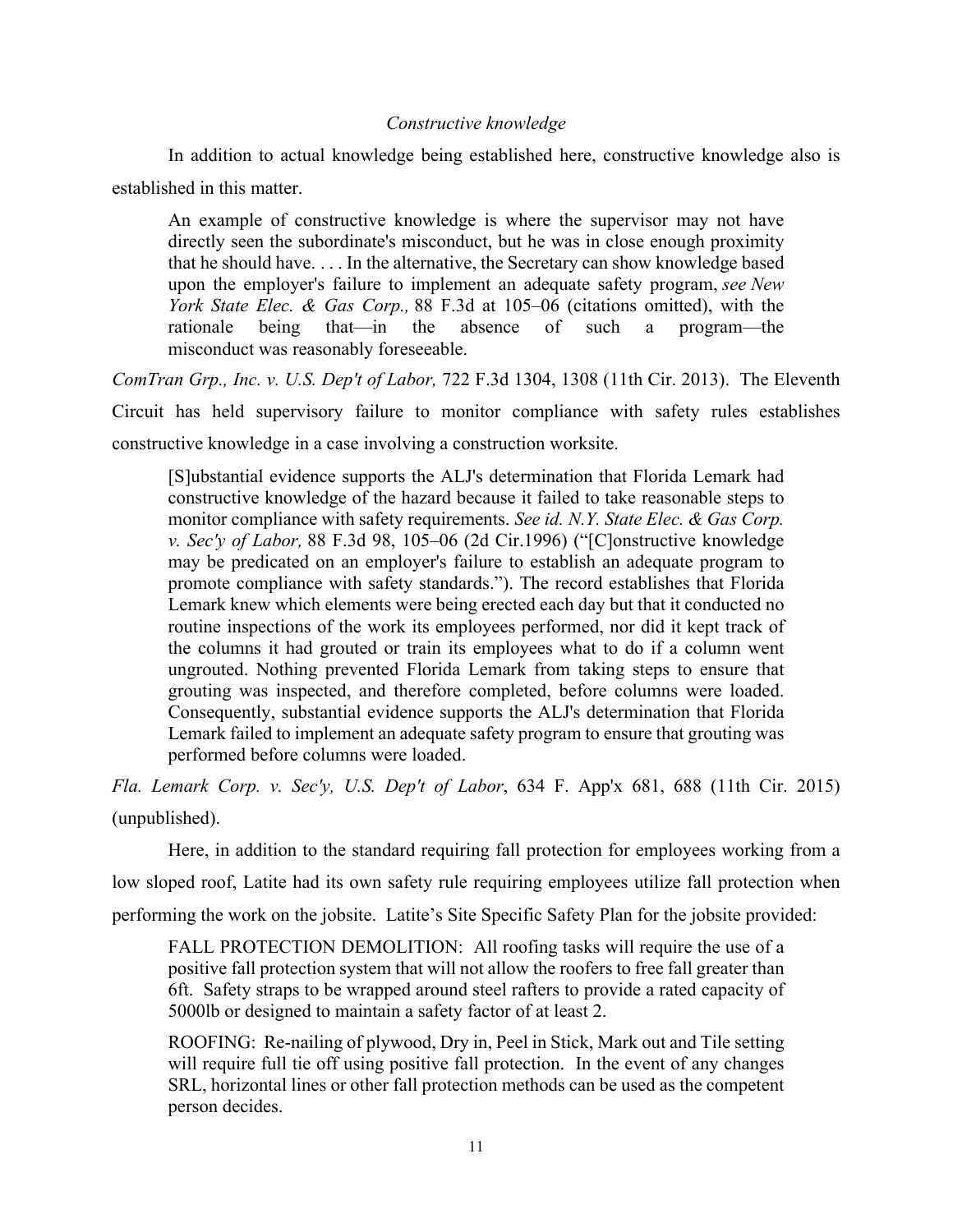(Exh. C-16) At the time of the inspection, there was no evidence any of the fall protection required by the Site Specific Safety Plan was being utilized. Latite's failure to establish an adequate safety program made it foreseeable employees would engage in the hazardous conduct. Latite offered no evidence at the hearing that it disciplined any of the employees for not following its fall protection work rules. Nor was evidence adduced showing Latite made any other efforts to ensure its employees complied with its work rules on the jobsite. The Court finds the Secretary has established Latite failed to take reasonable steps to monitor compliance with its work rule requiring the use of fall protection by employees on the jobsite. Latite's supervisory failure to monitor compliance with safety rules establishes constructive knowledge.

Knowledge is established. The Secretary has proven all elements of his prima facie case.

## **CHARACTERIZATION OF THE VIOLATION**

The Secretary characterized the Citation as a repeat violation. Under § 17(a), 29 U.S.C. § 666(a), a violation may be characterized as repeat where there is a "Commission final order against the same employer for a substantially similar violation." *See Potlatch Corp*., 7 BNA OSHC 1061, 1063, (No. 16183, 1979).

OSHA cited Latite for a violation of the same standard, § 1926.501(b)(10), resulting from an inspection conducted during the period August 16, 2016 - February 2, 2017, in Fort Lauderdale, Florida, Inspection Number 1169898. There, employees were exposed to a fall hazard of up to 44 feet while working on a roof without fall protection. Exhibit C-18 is a copy of the citation and notification of penalty issued to Latite on February 7, 2017, as a result of the inspection. Pages 3 and 4 of Exhibit C-18 contain the Informal Settlement Agreement executed on February 22, 2017, by Latite. OSHA's Case Summary Report reflects that the Informal Settlement Agreement became a final order on February 22, 2017 (Exh. C-18, p. 1). The evidence shows this was a substantially similar hazard to the instant hazard cited in the Citation at issue in this proceeding.

OSHA also cited Latite for a violation of a similar standard, § 1926.501(b)(1), resulting from an inspection in Plantation, Florida, Inspection Number 1061344, where Latite was cited for exposing employees to a fall hazard of up to approximately 20 feet while working on an unprotected roof without any means of fall protection. (Exh. 19, p. 1-6) In that inspection, Latite was cited for employees who were performing roofing work and who walked between an extension ladder placed against the eave of the overhang and a closed step ladder approximately five feet away. While not wearing fall protection, the employees walked on the sloped roof between the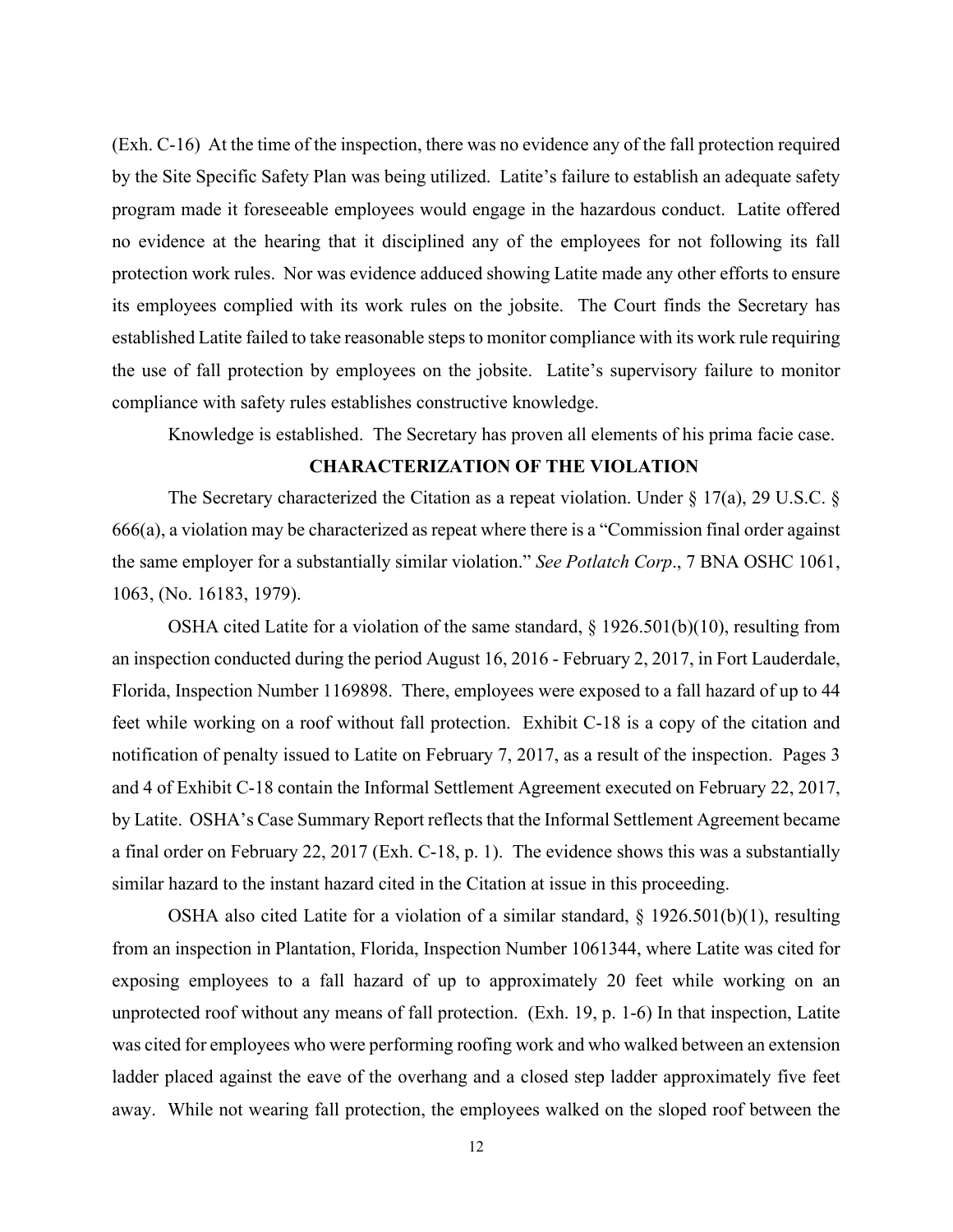two ladders, exposed to the 20-foot fall hazard. Safety monitoring was not in use. The crew chief was observed walking on the roof between the two ladders. (Exh. C-19, p.13) The parties entered into a settlement agreement on July 16, 2016, which became a final order of the Commission on August 17, 2016 (Exh. C-19, pp. 16-21). The evidence shows this was a substantially similar hazard to the instant hazard cited in the Citation at issue in this proceeding.

Latite was also cited by OSHA for a violation of a similar standard,  $\S$  1926.501(b)(13), resulting from an inspection in Coral Springs, Florida, Inspection Number 996176, on September 18, 2014. In that inspection Latite was issued a repeat citation for employees exposed to a fall hazard of approximately 16 feet while performing roofing activities on the roof of an apartment complex without the use of conventional fall protection (Exh. C-20, p. 6). In that inspection, the foreman stated he "works the guys all day without fall protection. We have fall protection in the work truck. There is nothing to tie off to; we only use harnesses when we are close to the edge" (Exh. C-20, p. 11). The parties entered into a settlement agreement on July 15, 2015, which became a final order of the Commission on August 21, 2015 (Exh. C-20, pp. 13-18, 23). The evidence shows this was a substantially similar hazard to the instant hazard cited in the Citation at issue in this proceeding.

In the three previous actions, Latite exposed its employees to fall hazards from roofs measured at heights of 44, 50, and 16 feet, by failing to comply with the requirements for fall protection. Despite the patent similarity of those fall hazards to the fall hazard in this case, Latite argues the predicate citations are not substantially similar to this case. The Court finds no merit in Latite's argument. The substantial similarity of the hazards is obvious.

The Court finds Latite's violation of  $\S$  1926.501(b)(10) is properly characterized as repeat.

### **PENALTY DETERMINATION**

"In assessing penalties, section 17(j) of the Act requires the Commission to give due consideration to the gravity of the violation and the employer's size, history of violation, and good faith. 29 U.S.C. § 666(j). Gravity is a principal factor in the penalty determination and is based on the number of employees exposed, duration of exposure, likelihood of injury, and precautions taken against injury." *Siemens Energy & Automation, Inc.,* No. 00-1052, 2005 WL 696568, at \*3 (OSHRC February 25, 2005) (citation omitted). "Gravity, unlike good faith, compliance history and size, is relevant only to the violation being considered in a case and therefore is usually of greater significance. The other factors are concerned with the employer generally and are